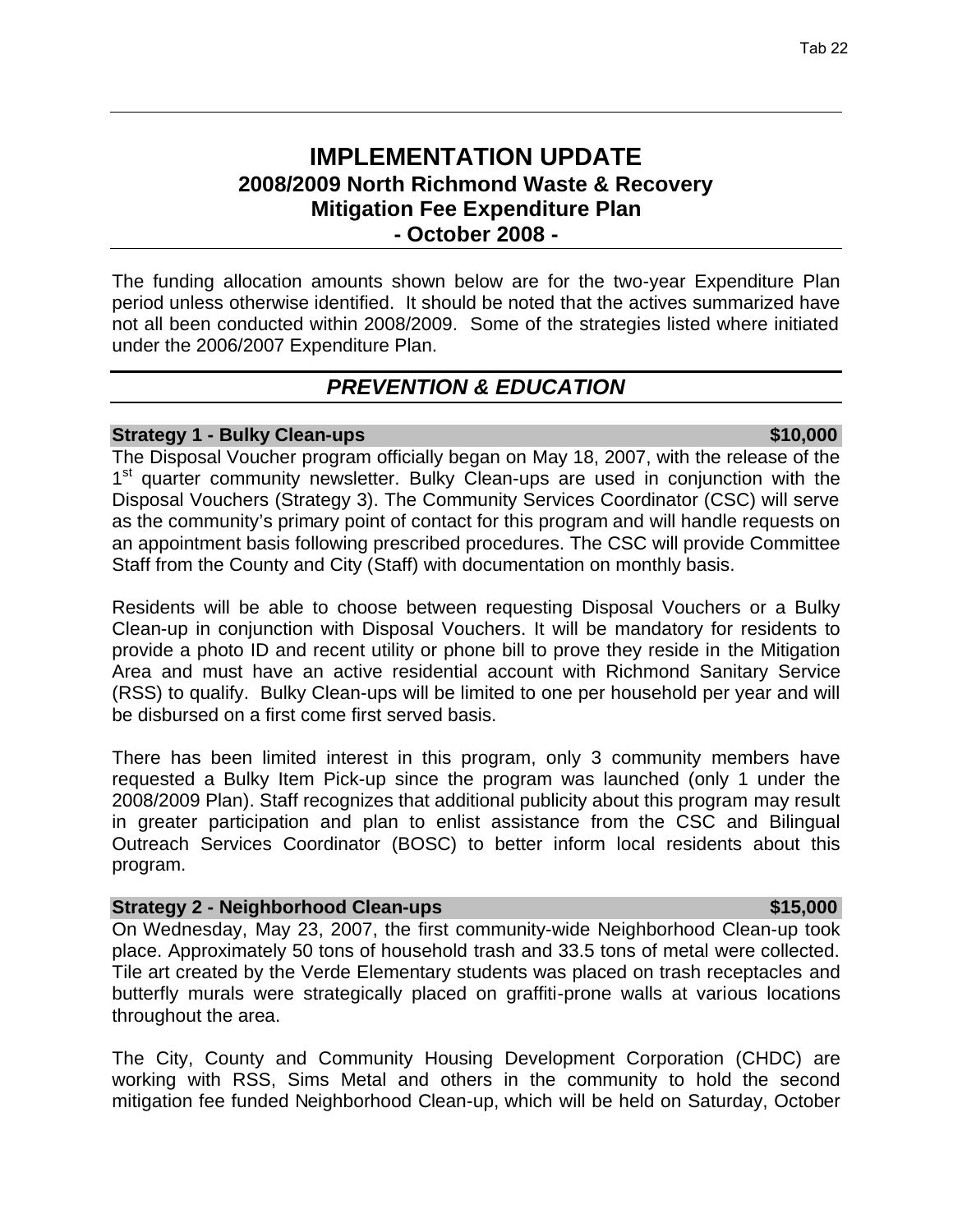25, 2008. The plan is to have 5 drop-off locations throughout the North Richmond area and community youth and senior volunteers are expected to help staff each location and distribute handouts that include information about mitigation funded Voucher & Bulky-Item Pick-up programs. The CSC/BOC will coordinate the volunteer activities. This year's Clean-up is expected to have a larger turn out and cost more than last year.

### **Strategy 3 - Voucher System**  $\blacksquare$  **by the strategy of the strategy of the strategy of the strategy of the strategy of the strategy of the strategy of the strategy of the strategy of the strategy of the strategy of the str**

The Disposal Voucher program officially began on May 18, 2007, with the release of the 1<sup>st</sup> quarter community newsletter. The Community Services Coordinator (Strategy 4) serves as the community's primary point of contact for this program. The CSC distributes vouchers on an appointment basis and provides Staff with documentation as needed for verification at the time payments need to be processed..

The procedures and guidelines for this program are very similar to the ones for the Bulky Clean-up program (Strategy 1). Households are limited to twelve Disposal Vouchers (\$5 each) per year. Disposal Vouchers will be disbursed on a first come first served basis and will expire six months following issuance.

To date, 124 vouchers have been redeemed at Republic's Golden Bear Transfer Station on Parr Boulevard (of which 11 have been redeemed since January 2008). Committee staff is hopeful that the new Community Services Coordinator and Bilingual Services Coordinator will help educate the public on this program.

### **Strategy 4 - Community Services Coordinator**  $\frac{1}{2}$  **\$144,262**

# The Community Services Coordinator (CSC) is responsible for illegal dumping/blight referrals and tracking, public outreach, and illegal dumping prevention and acts as a liaison between the community, the City and County. The CSC is employed through CHDC of North Richmond. Saleem Bey was hired as the new CSC in May 2008, to replace Lola Ejuwumni who resigned in February 2008. The CSC and the new Bilingual Outreach Services Coordinator (see update below) have been hard at work learning about the Mitigation Fee Expenditure Plan and assisting with related mitigation funded programs. Work conducted on this programs include working on a newsletter, neighborhood clean-up flyer and other public outreach materials, disbursing disposal vouchers, processing requests for bulky clean-ups, overseeing and working with YouthBuild and West Contra Costa Unified School District (WCCUSD) students involved in mitigation funded stipend programs. Mr. Bey has been working closely with the Illegal Dumping Officer and Code Enforcement Officer, participating in community events and keeping open lines of communication with the community about Expenditure Plan strategies and other local issues related to illegal dumping and blight.

The CSC & BOSC attended numerous community meetings and met individually with numerous community leaders. The main purpose was to introduce themselves and their mission to help Green North Richmond. This was met with overwhelming support from community leaders who pledged to assist in any way they can. The CSC & BOSC have met with grant writers to look at supplementing the mitigation funding to further improve projects underway and planned.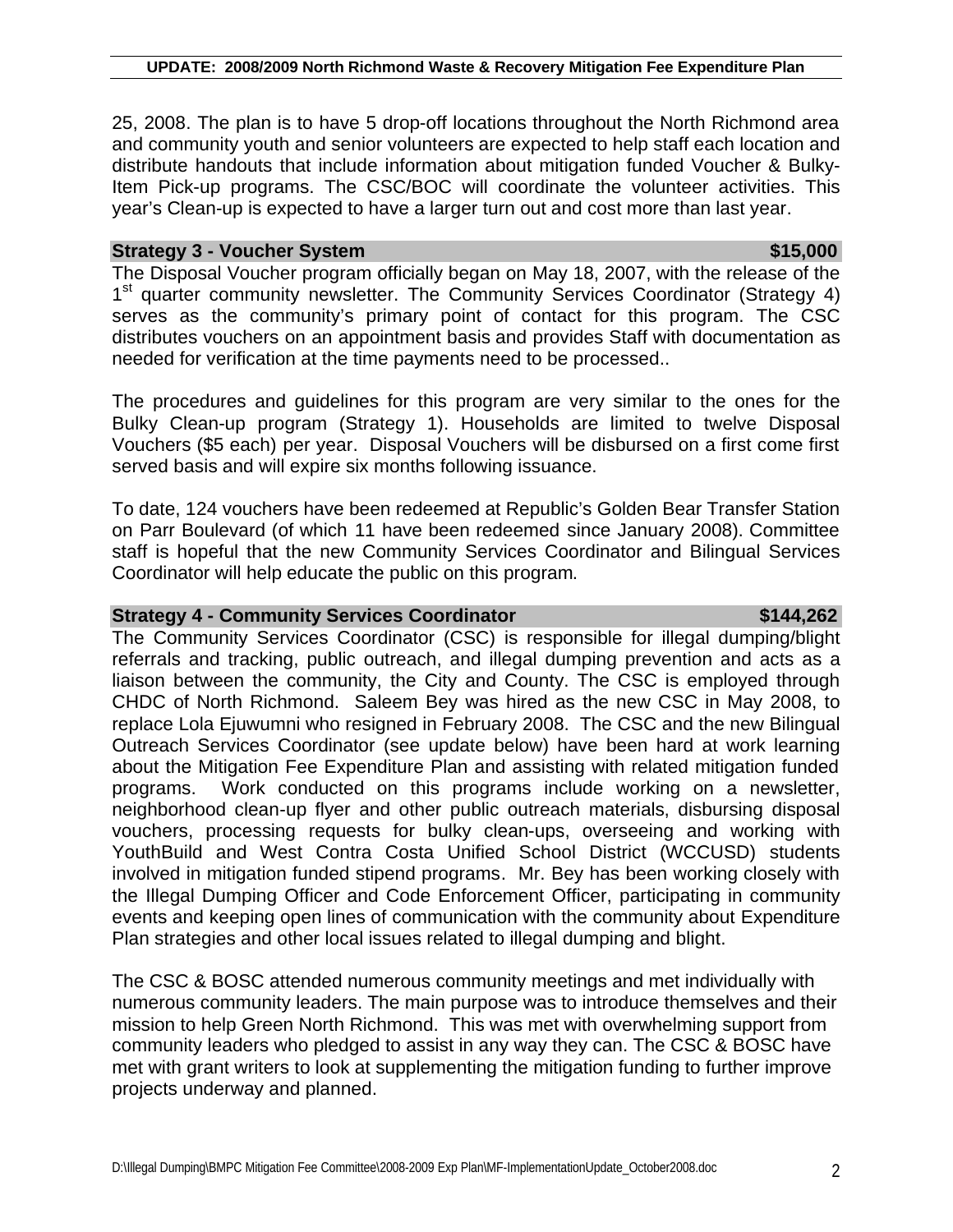# **Strategy 5 - Bilingual Outreach Services/Coordinator \$56,000**

The Bilingual Outreach Services Coordinator (BOSC) assists the CSC with illegal dumping referrals/tracking and public outreach by serving as a link between the Spanish speaking members of the community of North Richmond and the City and County. CHDC hired Carla Orozco for the Bilingual Outreach Services Coordinator (BOSC) position in May 2008. Ms. Orozco is very excited about the position and the possibilities of making a change in the North Richmond area. BOSC developed Spanish versions of the Neighborhood Clean-up flyer copied on the back-side of the English version and distributed communitywide to help ensure effective outreach to Latino community members. BOSC also prepared a Spanish version of a handout to be made available for participants of the Clean-up that includes information about mitigation funded Voucher & Bulky-Item Pick-up programs.

### **Strategy 6 - Public Outreach Campaign**  $\bullet$  **571,000**

Community meetings were held at the Shields-Reid Community Center in North Richmond in August 2006 and September 2007, to gain input from and share information with residents related to development and implementation of the Expenditure Plans.

The CSC and BOSC assist with the development of public outreach materials to help educate the North Richmond community about various mitigation strategies. One such example is the newsletter which provides the North Richmond community with updates related to the implementation of Expenditure Plan strategies and other important information related to illegal dumping/blight in the community. The first newsletter was distributed in May 2007 and now that new CSC and BOSC have been hired, the next edition is expected to be distributed by December 2008. The newsletters are created by the CSC, edited by staff and translated into Spanish by the BOSC. The approach to be used for distributing the Spanish version of the newsletter is still being explored.

A two-page flyer was created in 2007 and updated, as well as translated into Spanish in 2008, to publicize local disposal and recycling resources. This flyer includes details about free disposal resources available to residents through Mitigation Fee funded programs and Richmond Sanitary Service. The CSC, BOSC, Code Enforcement Officer & Illegal Dumping Officer assist in the dissemination of this resource.

To compliment the print outreach materials created, Staff designed and launched a new website (www.stopdumping.org) to provide residents with an online resource for Mitigation Fee supported programs & services.

The CSC has begun development of a marketing campaign called "North Richmond Green" intended to build recognition for mitigation funded beautification projects as well as generate community support and build pride and rally community support around all beautification efforts.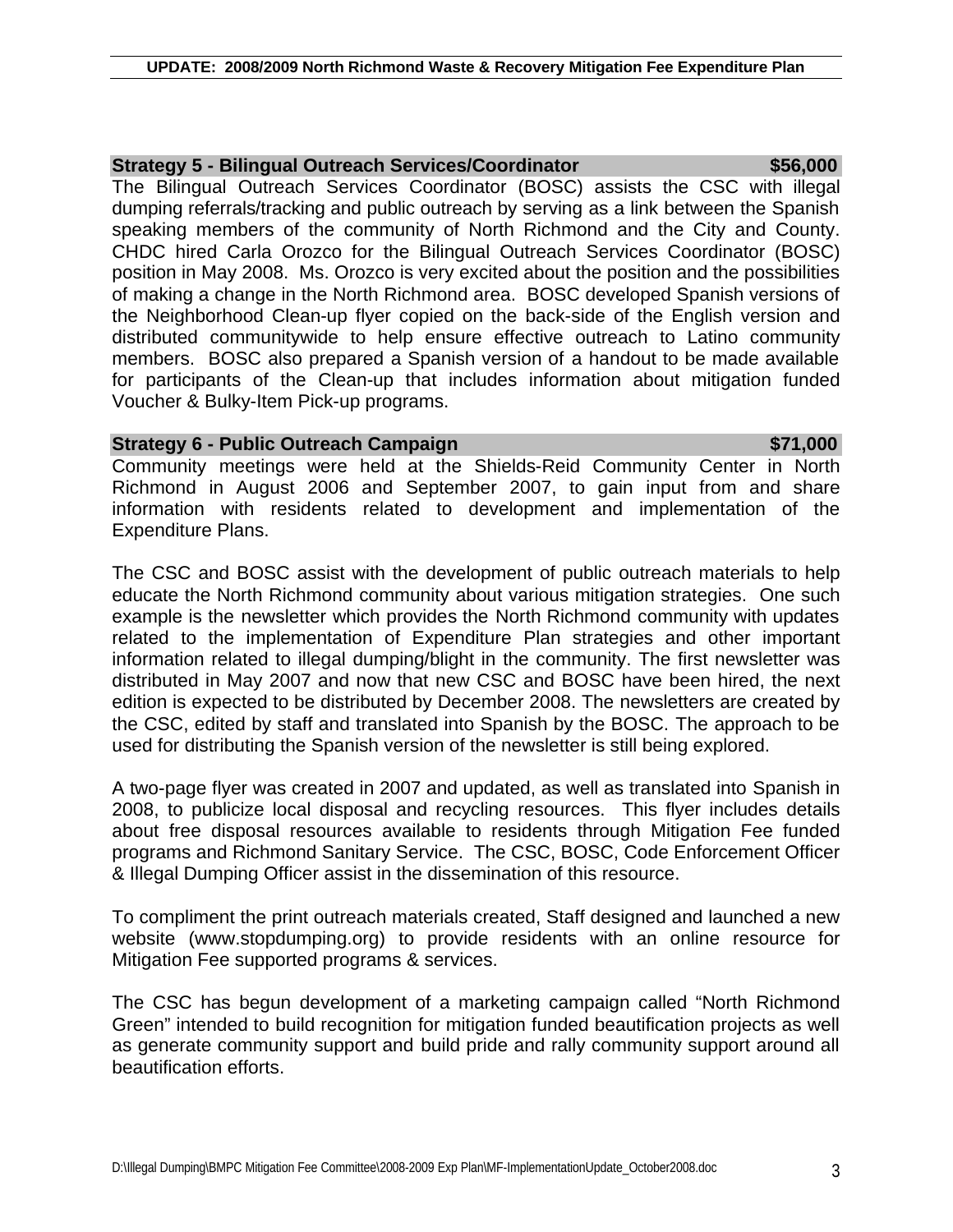The following two educational brochures were drafted to inform residents about local waste & recycling collection services and local ordinance requirements, which are currently under review by Staff:

- "Basic Information for Mandatory North Richmond Garbage Collection Provided by Richmond Sanitary Service" provides details about requirements that all occupied households maintain adequate garbage service and basics about standard collection services provided to North Richmond residences.
- "On-Call Clean-Up Service" provides details about the two annual free on-call pick-ups that will be provided by RSS to their residential customers in North Richmond at no extra charge.

The Keep North Richmond Beautiful (KNRB) Steering committee meetings resumed in August 2008. After much discussion with community residents it was determined that greater community participation would be achieved through evening meetings. Staff is proposing to hold steering committee meetings during the day and conduct quarterly evening meetings with community residents.

The CSC & BOSC have made presentations at community meetings, including North Richmond Municipal Advisory Committee (MAC) and The Growing Wiser Communication Class at the Senior Center, to discuss strategies to prevent illegal dumping, in addition to informing members about current beautification efforts and developments. The CSC also met with the president of Shields Reid Neighborhood Council and attended one meeting to discuss environmental concerns in the community.

The CSC & BOSC have identified community organizations within North Richmond to collaborate with in the development and execution of community projects to combat illegal dumping, trash and blight. These organizations include: Project Pride, The Young Adult Empowerment Center, Verde Elementary School, Head Start, and HEAL. They have also visited stores within the community, and received permission from their owners to post flyers to increase awareness, and youth participation in beautification efforts through North Richmond YouthBuild.

At a community meeting held in 2006 to obtain input about public outreach , residents indicated that the most effective means of informing community members is by word of mouth. The CSC proposed a design for t-shirts using a North Richmond Green logo to gain interest in local beautification efforts. Although t-shirts are more expensive than brochures and flyers they are also more permanent (average life span up to 5 to 7 years) and much more likely to become topics of conversation which would help ensure word of mouth information dissemination. The CSC proposes to distribute t-shirts and printed educational materials along with verbal messaging about greening the North Richmond community. T-shirt recipients would be told about ongoing and planned blight and beautification efforts and they in turn would be asked to pass on information to friends, family and others in the community.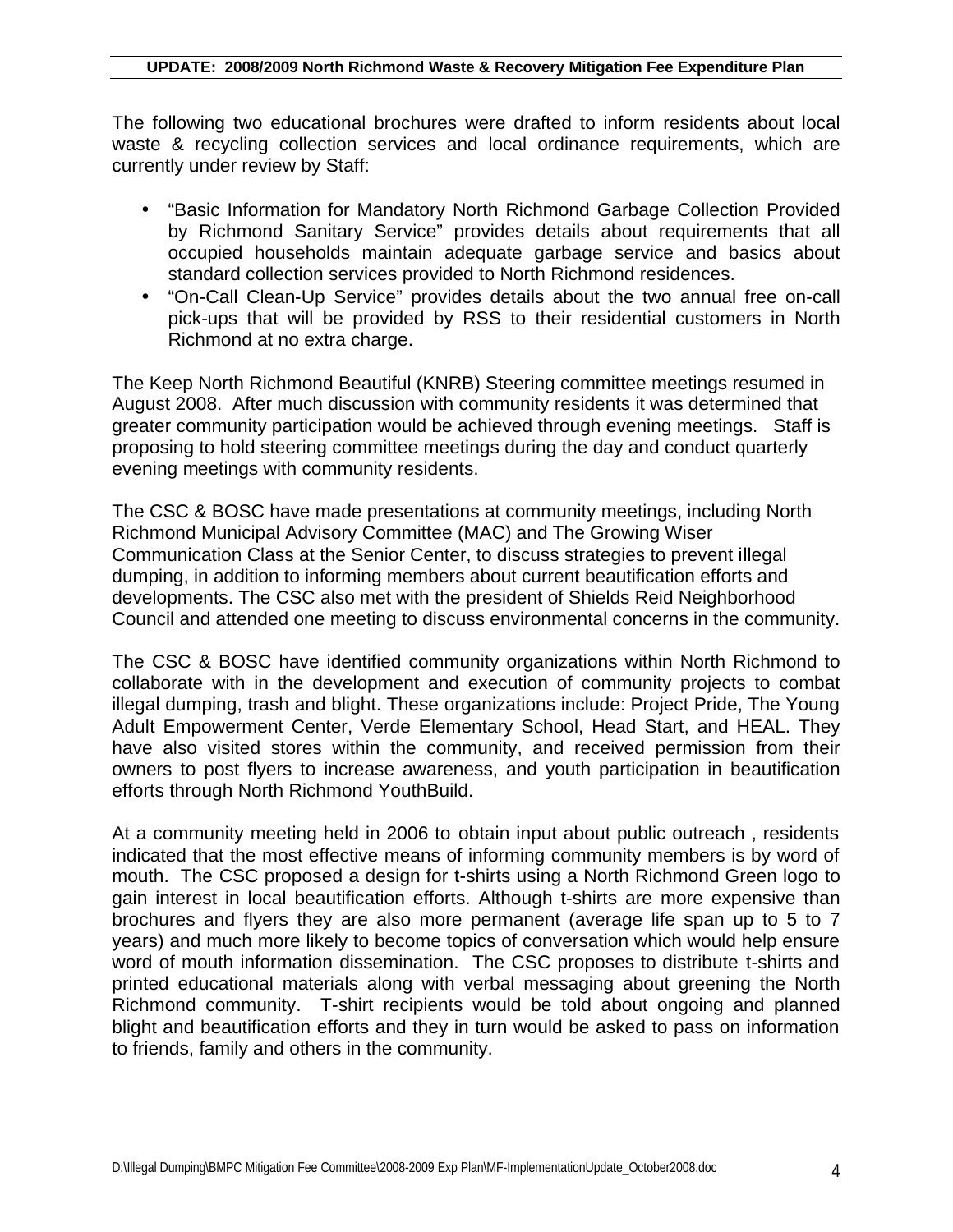# *ABATEMENT & ENFORCEMENT*

# **Strategy 7 - City/County Pick-up from Right-of-Way**  $\frac{1}{2}$  **\$120,000**

The City Public Works Illegal Dumping Abatement Crew began pick-up of illegally dumped materials in the public right-of-way in the unincorporated portion of the North Richmond Waste & Recovery Mitigation Fee Primary Funding Area as of July 1, 2007. The Abatement Crew receives work requests via internet to pick-up materials that are not suitable for collection by Republic Sanitary Service's Hot Spot Crew. The City's Abatement Crew works approximately 24 hours per week and for the past few months has experienced a large increase in the number of illegally dumped tires that they are required to collect. The designated North Richmond Sheriff is well aware of this issue and is working with other enforcement entities to collectively solve the problem.

The City Public Works Department provides monthly invoices and reports to the City for reimbursement of staff costs, equipment usage and mileage. The City Public Works Abatement Supervisor is working closely with the CSC and Staff to ensure the effective implementation of this strategy.

**Strategy 8 - Vacant and Abandoned Lot and Properties Clean-up \$40,000** This strategy was newly expanded to include the clean-up of abandoned lots and properties within the Mitigation Area. A meeting was convened in July 2008 with code enforcement staff, the illegal dumping officer, CHDC staff and City and County staff to discuss how to expend these funds, as well as those associated with Strategy 9 (fencing). CHDC staff introduced and will continue to pursue the idea of utilizing some of the vacant lots for community gardens. There was discussion around utilizing YouthBuild participants to clean-up lots and properties instead of contracting out to private firms. Staff from Supervisor Gioia's Office, CHDC staff and the code enforcement officer agreed to look into the logistics. Although no funds have been expended to date, City Code Enforcement staff now has access to these funds and plans on utilizing them in 2008-2009. City Code Enforcement staff is working to set up a system by which these funds can be utilized more effectively by their staff. The County already has a system and funds in place for vacant lot clean-ups but they also have access to a portion of the funds if needed.

# **Strategy 9 – Vacant and Abandoned Lot Fencing \$90,000 \$90,000**

Although no funds have been expended to date, City Code Enforcement now has access to these funds and plans on utilizing them in 2008-2009. City Code enforcement and Attorney's Office are considering creating a list of contractors that can be hired to perform this task. The County already has a system and funds in place for fencing but they also have access to the funds if needed.

# **Strategy 10 - Code Enforcement Staff \$313,514 \$313,514**

Effective January 1, 2008, Conrad Fromme, a full-time County Building Inspector, was assigned to the new dedicated Code Enforcement position to replace Vincent Cabellero. The monthly status report submitted by Mr. Fromme for September 2008 indicates that he opened 25 cases, closed 12 cases and had 77 total cases active. Mr. Fromme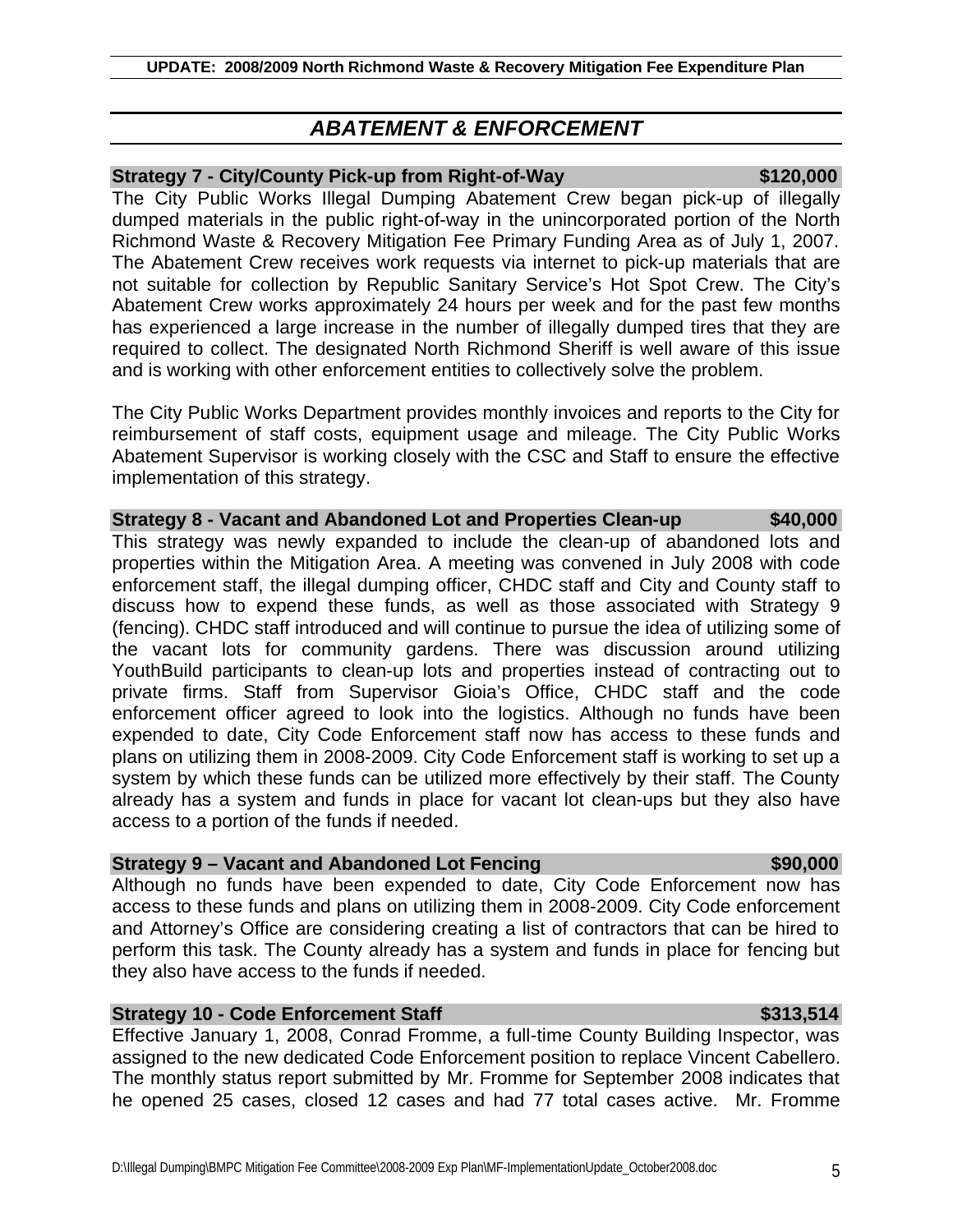works closely with Deputy Monroe, City Code Enforcement and Contra Costa County Environmental Health staff to create a more comprehensive code enforcement system to address the illegal dumping problem in the North Richmond community.

## **Strategy 11 - Graffiti Abatement** \$58,240

The City and County Public Works Departments entered into a Memorandum of Understanding in July 2007, to allow the City Public Works Graffiti Abatement Crew to clean graffiti visible from the public right-of-way located within the unincorporated portion of the North Richmond Waste & Recovery Mitigation Fee Primary Funding Area. The City Public Works Graffiti Abatement supervisor is responsible for providing quarterly invoices and reports to the City for reimbursement of staff costs, equipment, materials and mileage. The Graffiti abatement staff works an average of 15 hours per week in the North Richmond Mitigation Area. Despite the increased workload, the needs of the community are met in a timely manner.

### **Strategy 12 - Illegal Dumping Investigator/Officer \$274,808**

Sheriff Deputy Felipe Monroe was assigned as the new dedicated Illegal Dumping Investigator/Officer on April 30, 2007. Deputy Monroe has made a significant impact in the area in the short amount of time he has been in the position.

Deputy Monroe has issued approximately 180 citations for everything from unsecured and uncovered loads to illegal dumping of trash and/or tires. For example, Deputy Monroe caught a man dumping a load of yard waste on Pittsburg Ave. (by Action Metal) and was able to immediately issue him a citation. Deputy Monroe has towed numerous vehicles from the streets that are laden with trash or are in disrepair and is tracking violators that are illegally hauling and dumping tires within the Mitigation area.

Examples of Deputy Monroe's work:

- Deputy Monroe was able to gather enough evidence and put a case together for two individuals from San Pablo who dumped 3-4 cubic yards of construction materials on Brookside Drive. Deputy Monroe found information inside the illegally dumped material that linked back to one individual. Deputy District Attorney Derek Butts charged both individuals with a misdemeanor resulting in one defendant receiving 10 days of jail time and the other a \$2,000 fine. Both individuals were required to do community service as part of their probation.
- Deputy Monroe has been to court 9 times for people who are attempting to contest fines received from the issuing of citations. The Court Commissioner that presides over these cases initially found defendants not guilty for the violations. However, after Deputy Monroe met with him to explain the purpose of the Mitigation work in North Richmond and the reasons for the violations, the Commissioner has recently began to find people guilty.
- In the last three months, Deputy Monroe and the District Attorney's Office put together a felony case against a construction hauling company that operates an illegal transfer station. A community member witnessed staff from the construction company illegally dumping 7.1 cubic yards of construction debris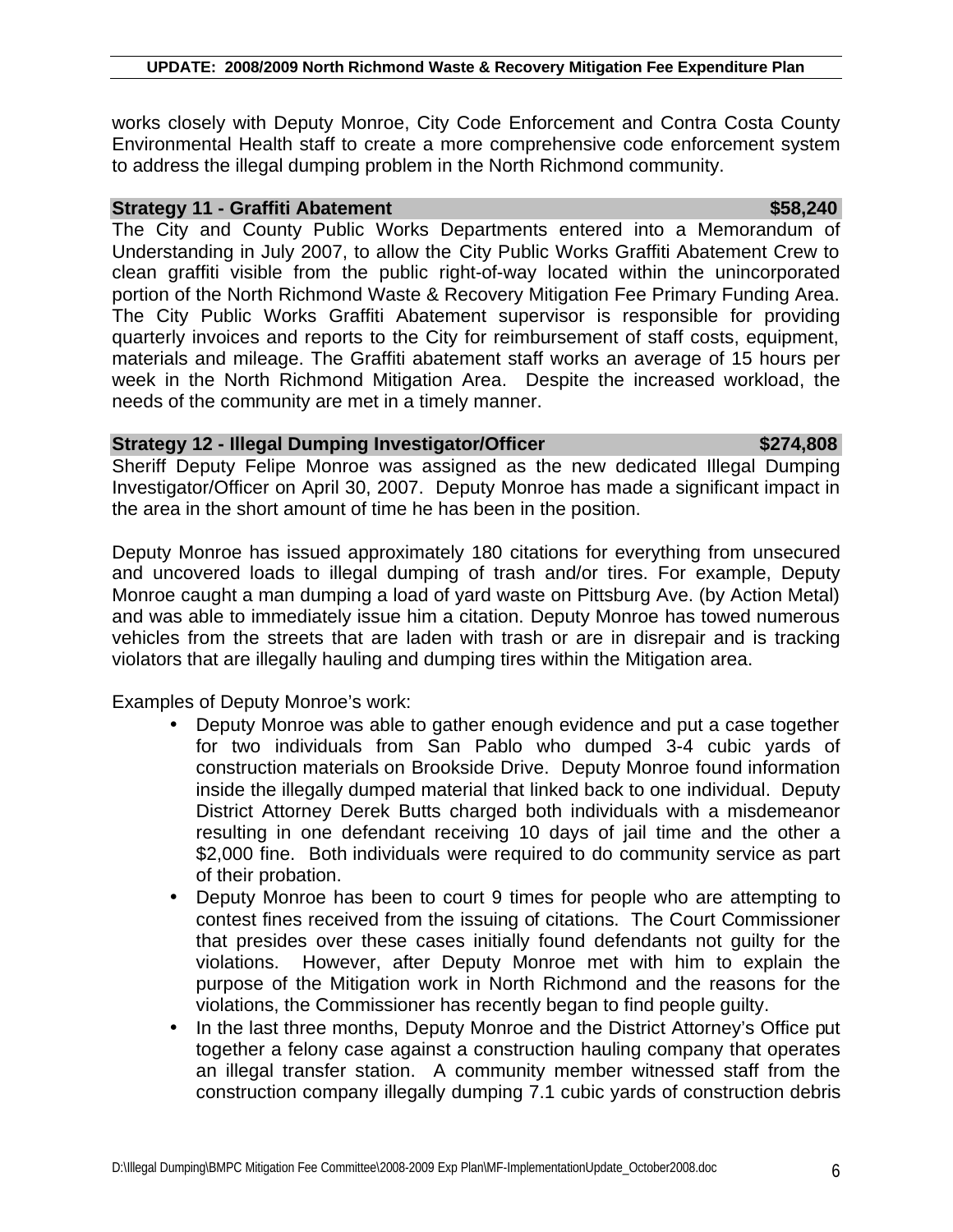on private property belonging to AT&T on Brookside Ave. The witness contacted Deputy Monroe who then proceeded to contact the hauling company and responsible individual. The individual admitted to the dumping and agreed to clean it up. However, AT&T was not satisfied and decided to hire an outside firm at a cost of \$11,000 to deal with the materials because they contained dry wall and asbestos. Deputy Monroe presented the case to Deputy District Attorney Butts. The District Attorney's Office will file the case and the construction hauling company will be liable for the cost of the cleanup.

- Illegal tire dumping is becoming rampant within the Mitigation area. Action metal currently started to accept scrap metal and people are taking the rims to Action Metal but dumping tires throughout City. There are also several chop shops throughout the City. The code enforcement team is attempting to come up with strategies to deal with the issue and is hopeful that the new surveillance cameras will help mitigate this issue.
- There is a desire to deal with the rise of abandoned shopping carts in the North Richmond area. There is a section in the CPC that states that it is a misdemeanor to be in possession of a shopping cart with out permission from the cart's owner (stores). However, Deputy Monroe has experienced a problem enforcing this law because 90% of stores do not want to press charges but they have to in order for the DA to file a case. Deputy Monroe will continue to look into this issue.
- Deputy Monroe and other code enforcement staff have found that there are 7 illegal transfer stations in the area and are trying to get a conviction on a case that will set a precedent on how to deal with other illegal transfer stations.

In addition to the above, Deputy Monroe is attending community meetings to get his face known, and to spread the message of "No Dumping" out to the good residents of North Richmond.

The Deputy has found issuing verbal warnings to be very effective. Frequently residents are instructed to pick up trash in front of their house and are warned that a citation will be issued if it is not picked up by a specific deadline (usually within 24 hours). In most cases, the Deputy has found that residents clean up the illegally dumped materials within the specified time period. This technique has proven to be very effective in establishing accountability among residents that illegally dump their trash on the streets. Deputy Monroe is working very closely with the Illegal Dumping Prosecutor, the CSC, the North Richmond Code Enforcement Officer, City & County Public Works, Richmond Sanitary Services and County Environmental Health.

### **Strategy 13 - Increase Nighttime Patrols & Investigation \$40,000**

Increased nighttime patrols are intended to complement the work of the new Investigator/Officer (Strategy 12). These funds can be used to pay City and County law enforcement to conduct nighttime patrols and surveillance in addition to patrols by a private security firm. The Illegal Dumping Officer expects he may incorporate more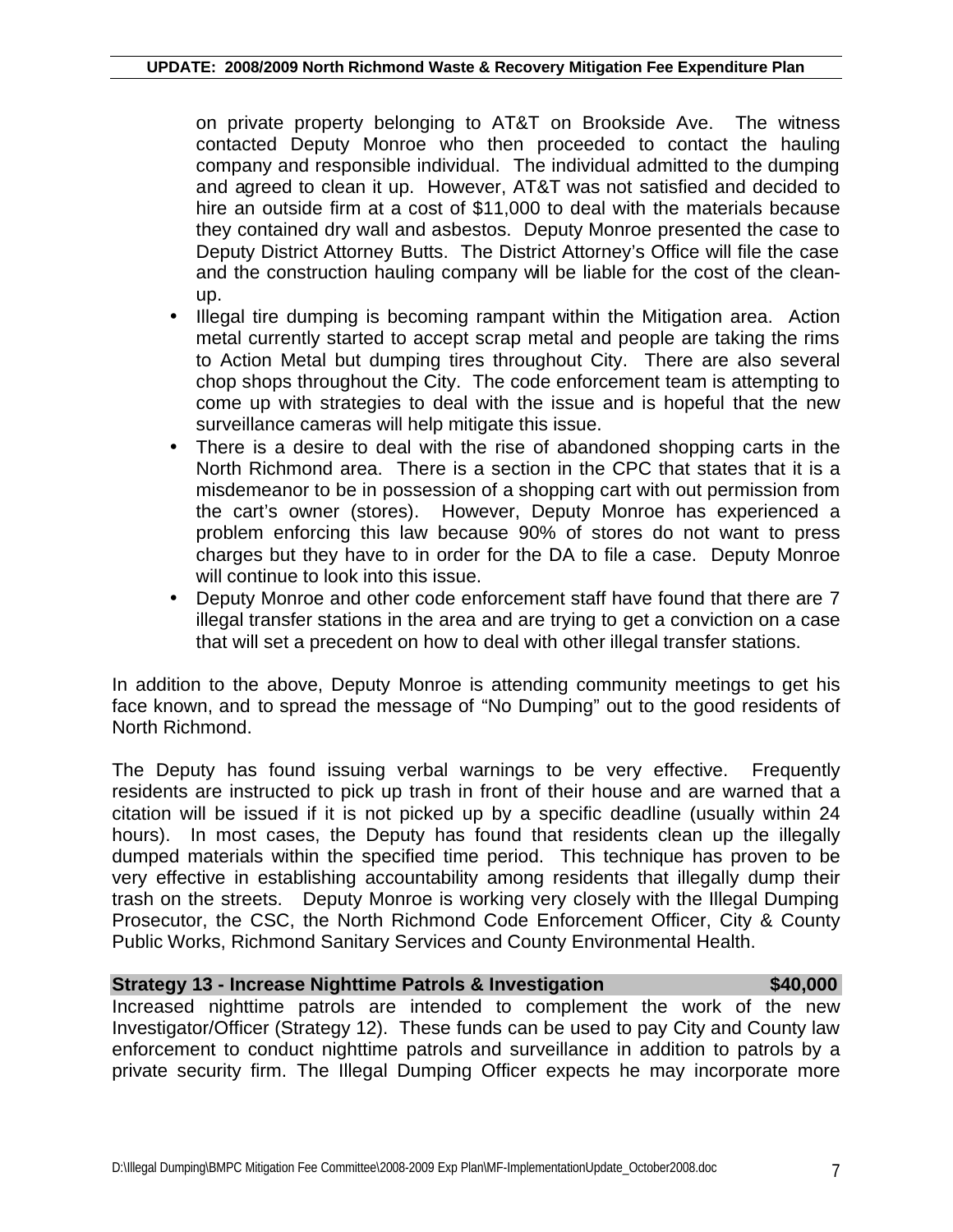nighttime surveillance and investigations into his work in the near future, particularly as the surveillance camera project moves forward.

Based on identified illegal dumping trends, Deputy Monroe uses an average of 10 hours of overtime per month to conduct surveillance. During one instance, Deputy Monroe was able to watch and catch 2 individuals that go door to door and ask for work collecting and disposing of construction debris or other garbage. The individuals were paid to haul construction debris from a house on 1<sup>st</sup> Street and proceeded to dump it at 2<sup>nd</sup> and Filbert, a known dumping ground. Deputy Monroe issued each individual a citation and required them to properly remove and dispose of the construction debris.

### **Strategy 14 - Surveillance Cameras \$260,000 \$260,000**

The City of Richmond has entered into a contract with ADT Security Systems for the installation of cameras throughout Richmond and the Port, with a focus on aiding in crime and illegal dumping prevention. The contract also includes the material and installation of eight (8) cameras in the Mitigation Area to help combat illegal dumping. Funding for this strategy would not only be used to purchase, install, repair, maintain and move cameras and associated mounting kit/accessories but also to set up the coverage network, purchase needed software and additional deterrent mechanisms.

Camera installation was completed in spring 2008. Now, ADT is working closely with the City Police Department and Deputy Monroe to explain the functionality of the camera system, set up the camera views and analytics (need definition), discuss options/issues related to providing Sheriff's Office staff and/or Dispatch Center with access to the City's CCTV system and to answer questions and solve any camera issues that come up. ADT is currently running final tests of all the CCTV system before the City of Richmond plans to accept the entire project in October 2008.

Staff will continue to explore the technical, operational and financial feasibility of using future allocations to expand the coverage network so that the entire Mitigation Area is covered which would provide maximum flexibility when moving cameras based on changes in illegal dumping hot spots.

### **Strategy 15 - Illegal Dumping Prosecutor \$65,149**

The new Illegal Dumping Prosecutor position was filled effective January 2, 2007. The District Attorney's office assigned one of their experienced attorneys, Derek Butts, to this new position. The allocated funds cover 15% of the full-time salary for 2 years. Mr. Butts works closely with the City Police Department and the North Richmond Illegal Dumping Officer to discuss various strategies and important information needed to prosecute illegal dumping cases. Mr. Butts has filed cases on individuals found guilty of violating codes related to illegal dumping which have resulted in fines, jail time, and community service (See Strategy 12 for more detailed information). As of August 18, 2008, Mark Eichman has replaced Mr. Butts as the Illegal Dumping Prosecutor.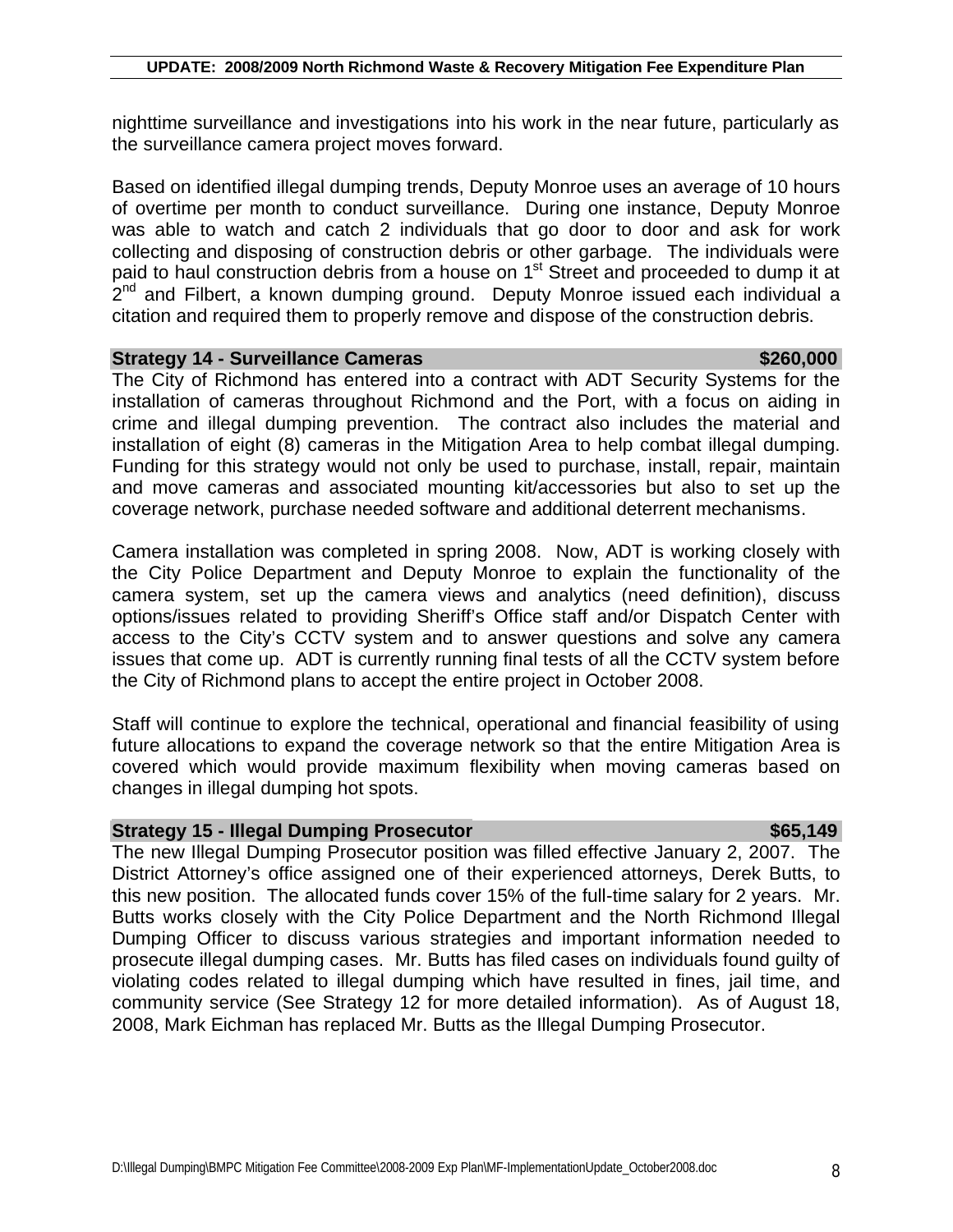# *COMMUNITY INVESTMENT*

# **Strategy 16 – Beautification**

# **A. Neighborhood Landscaping Projects \$12,000**

As part of its contract with the City, CHDC will be compensated for certain costs associated with neighborhood landscaping projects. However, CHDC cannot expend funds without first obtaining written approval from City/County staff. Once projects are identified, CHDC staff will contact the appropriate City or County staff to discuss, get approval for and finalize project components. Funding is to be expended exclusively for plants/materials needed for pre-approved landscaping projects (labor to be provided by YouthBuild Participants funded through Strategy 18). Neighborhood landscaping projects are to be selected based on community input. Funding is for plants or materials needed to conduct pre-approved landscaping projects. The CSC, in collaboration with the Keep North Richmond Beautiful Steering Committee, has identified several priority community beautification projects including the creation of community gardens on vacant lots. The new CSC and BOSC have begun working with several other community partners and expect to involve YouthBuild to help set up community gardens. YouthBuild, the CSC and the Young Adult Empowerment Center staff are also discussing possible landscaping projects to ensure collaboration and reduce duplicative efforts.

# **B. Servicing Additional Street Cans 62,462**

Republic Sanitary Service (RSS) continues to provide weekly collection service for three (3) street cans, which were purchased by CHDC. Tile art created by Verde Elementary School children was placed on these street cans in May 2007. The street cans are located at the following sites:

- 3<sup>rd</sup> & Market Ave
- $\bullet$  6<sup>th</sup> & Market Ave
- Giaramita & Verde

There have been increasing problems with the street cans in these locations, including substantial vandalism/damage (e.g. parts removed, turned over, burned, etc.) and misuse (e.g. overstuffed with household garbage rather than litter). The CSC expects to conduct a survey of the community to identify more visible locations to move these cans and for future cans.

# **Strategy 17 - Community Involvement**

# **A. Stipends and Mentorship Program \$118,000**

Mitigation Fees now fund stipends to West Contra Costa Unified School District (WCCUSD) Transition Program students, YouthBuild participants and the Young Adult Empowerment Center (YAEC) Advisory Council for illegal dumping abatement and beautification programs. It is also expected to fund the Mentoring Program at the YAEC to aid in efforts to combat illegal dumping and blight.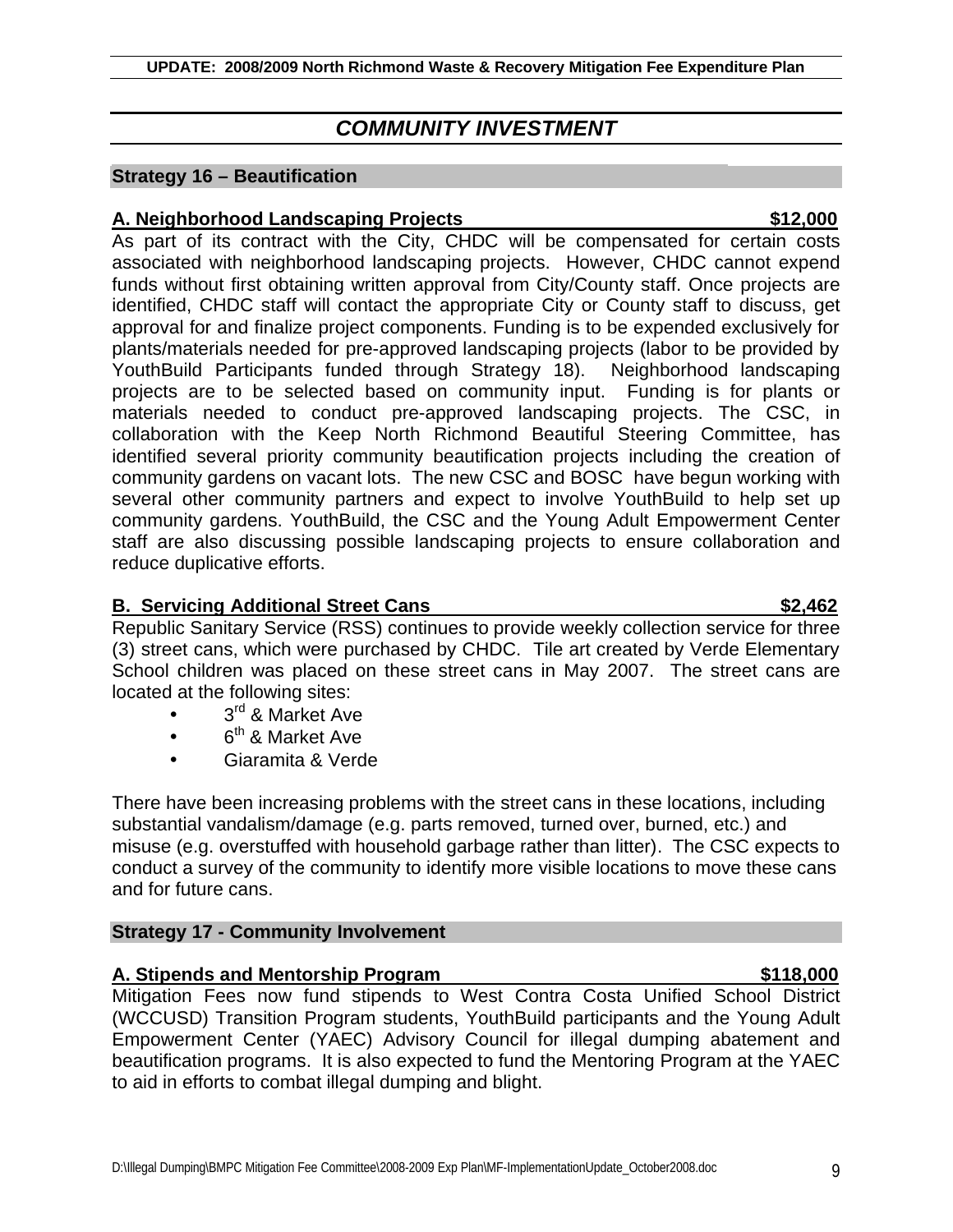As part of its contract with the City, CHDC is compensated for stipends provided to WCCUSD Transition Program Students and YouthBuild Participants for conducting agreed upon activities related to trash and beautification. In 2007, three WCCUSD Transition Program students performed various tasks in the Mitigation Funding Area, such as trash removal/de-littering and assisting with the community garden and recycling at Verde Elementary School and Youth Build participants worked at two Mitigation Fee funded events. Five WCCUSD Transition Program students participated through the school district program and in May 2008 they completed their work with the Verde Community Garden. Their efforts at Verde Elementary were well received by Verde administration, teachers and students and CHDC has begun early negotiations with the school district to plan projects to be undertaken through the program expected to resume in Fall 2008.

YouthBuild participants conducted door-to-door distribution of the bilingual flyers for the October 25<sup>th</sup> Neighborhood Cleanup and will be responsible for monitoring all debris boxes and assisting residents in unloading materials into dumpsters at the Clean-up event. New cohorts of WCCUSD students and YouthBuild participants were recently selected and have begun to work in the North Richmond community.

The County entered into contract with the County Housing Authority effective October 15, 2008, to administer the YAEC Advisory Council Stipend Program. Staff and Supervisor Gioia's Office are working together to outline the proposed details of the YAEC Mentorship Program which is expected to incorporate efforts to address and combat illegal dumping and blight in the community.

# **B. Parks Rehabilitation Initiative 6 and 19 and 18 and 18 and 18 and 18 and 18 and 18 and 18 and 18 and 18 and 18 and 18 and 18 and 18 and 18 and 18 and 18 and 18 and 18 and 18 and 18 and 18 and 18 and 18 and 18 and 18 an**

# The City of Richmond Parks Division can use Mitigation Fees to fund various park and related projects at Third Street Ballfield, Shields-Reid Park and/or other areas within the Mitigation area. The CSC, in collaboration with the Keep North Richmond Beautiful Steering Committee, has identified several priority community beautification projects including Third Street Ballpark and Shields Reid. The CSC will meet with Richmond Parks and Recreation Department regarding community input related to the parks projects and ascertain the City's plans for the parks. They will also discuss how recreation programming can be created to align with the Park improvements. Once a project(s) is decided, Parks staff will meet with Mitigation staff to determine next steps and begin work. Committee staff will explore potential assistance that could be provided through YouthBuild and further coordinate with the Parks Department regarding implementation. To-date, no funding has been expended.

# **C. North Richmond Greening Project \$150,000**

The North Richmond Greening Project consists of working with community stakeholders to create a greening plan for the area and installing and maintaining the selected plan. To-date, no funds have been expended on any phase of this project.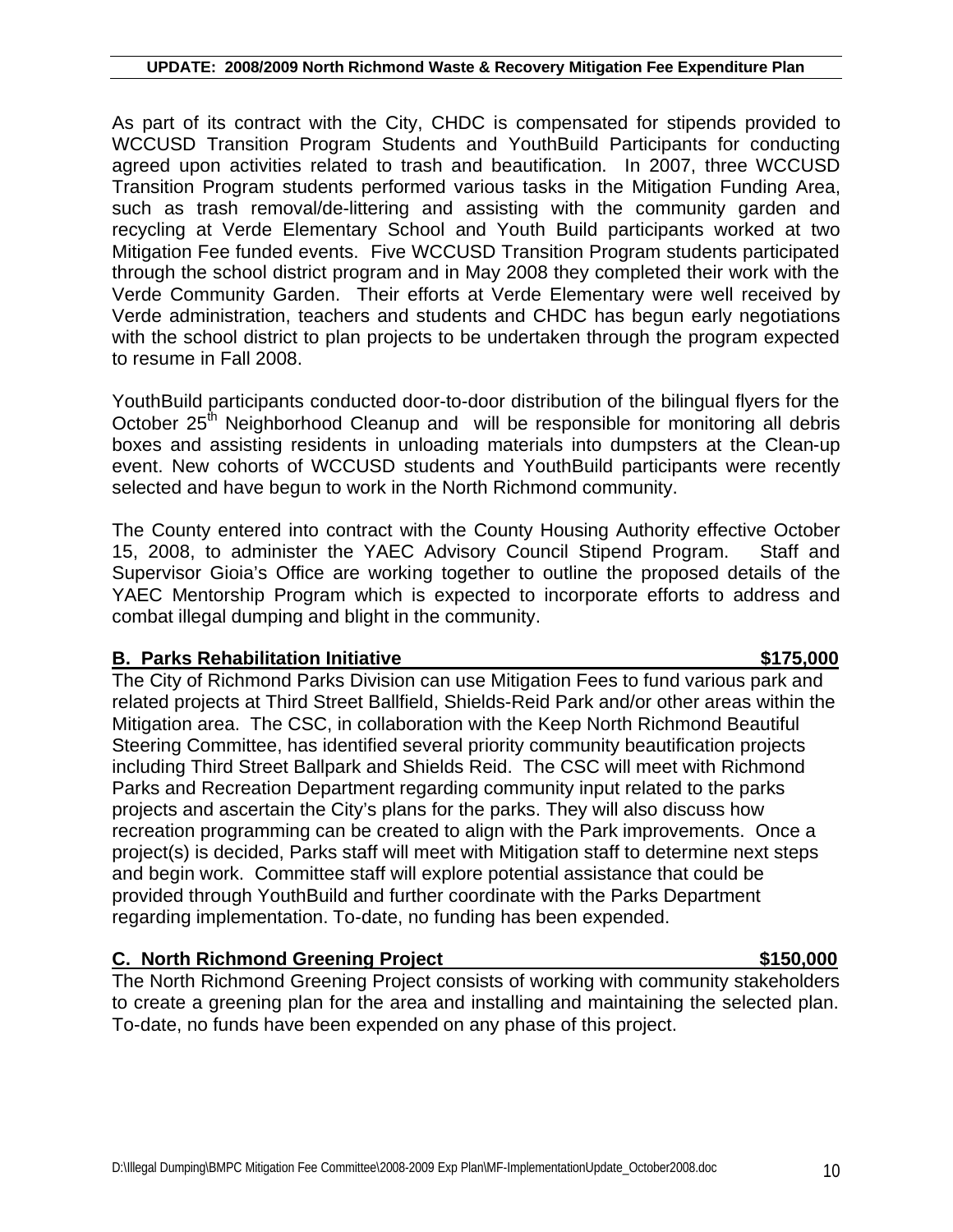# **D. New Street Can Project 1988 CONSERVING SET ALCOHOLOGY SETS**

The new street can project is currently on-hold while CHDC and City/County staff determine the effectiveness of the current street can project, as well as the long-term feasibility of the new project.

# **E. Senior Center Improvements \$10,000**

An initial list of desired improvements to the Neighborhood House Multicultural Family and Senior Center was sent to City/County staff in 2007. Staff had further discussions with the seniors and main point of contact for the Senior Center in March 2008. Although staff explained there was limited funding available and the monies could only be used for enhancements to the exterior of the building (new lighting, landscaping, fencing and/or painting), the seniors provided input about needed exterior and interior improvements.

At this point, it appears that fencing around the building would be the most logical use of funding allocated for this strategy given the amount available and the purpose it would serves in preventing dumping & improving safety. However, staff has not yet verified feasibility or worked out details including estimated cost, permitting, location or design.

Staff has communicated the Senior Center's input regarding needed building improvements to a couple of other entities that may be able to provide funding for this project and asked that they coordinate with the Senior Center directly to identify any other potential sources of funding that could be used to fund improvements.

# **F. Safe Routes Program & Community Mural Project \$15,000**

Both the Safe Routes Program and Community Mural Project are being implemented by Harold Beaulieu, founder of a nonprofit organization that coordinates community based art projects in the Bay Area and administered under contract between CHDC and the City. Mr. Beaulieu submitted budget/work plan for the Community Mural Project at the Young Adult Empowerment Center in second quarter of 2008 and began work during the third quarter of 2008. Mr. Beaulieu expects to submit budget/work plan for the Safe Routes to School Project soon and would likely begin work at Verde Elementary in late 2008.

# **G. West County Watershedz Program 6. Community 15,000**

The Urban Creeks Council submitted a proposal to fund the design and implementation of a rehabilitation project within the Wildcat Creek riparian zone and trail corridor near Verde Elementary School. The proposed project would have employed North Richmond youth and was part of a larger environmental project in the North Richmond area. In March 2008, Committee staff went on a tour of the riparian zone and trail corridor with Josh Bradt, the project leader from the Urban Creeks Council. Mr. Bradt planned to prepare a detailed scope of work and next steps for implementation for submittal to Committee staff; however, subsequent to the tour, Mr. Bradt left his position at the Urban Creeks Council. Staff has recently been in communication with the new point of